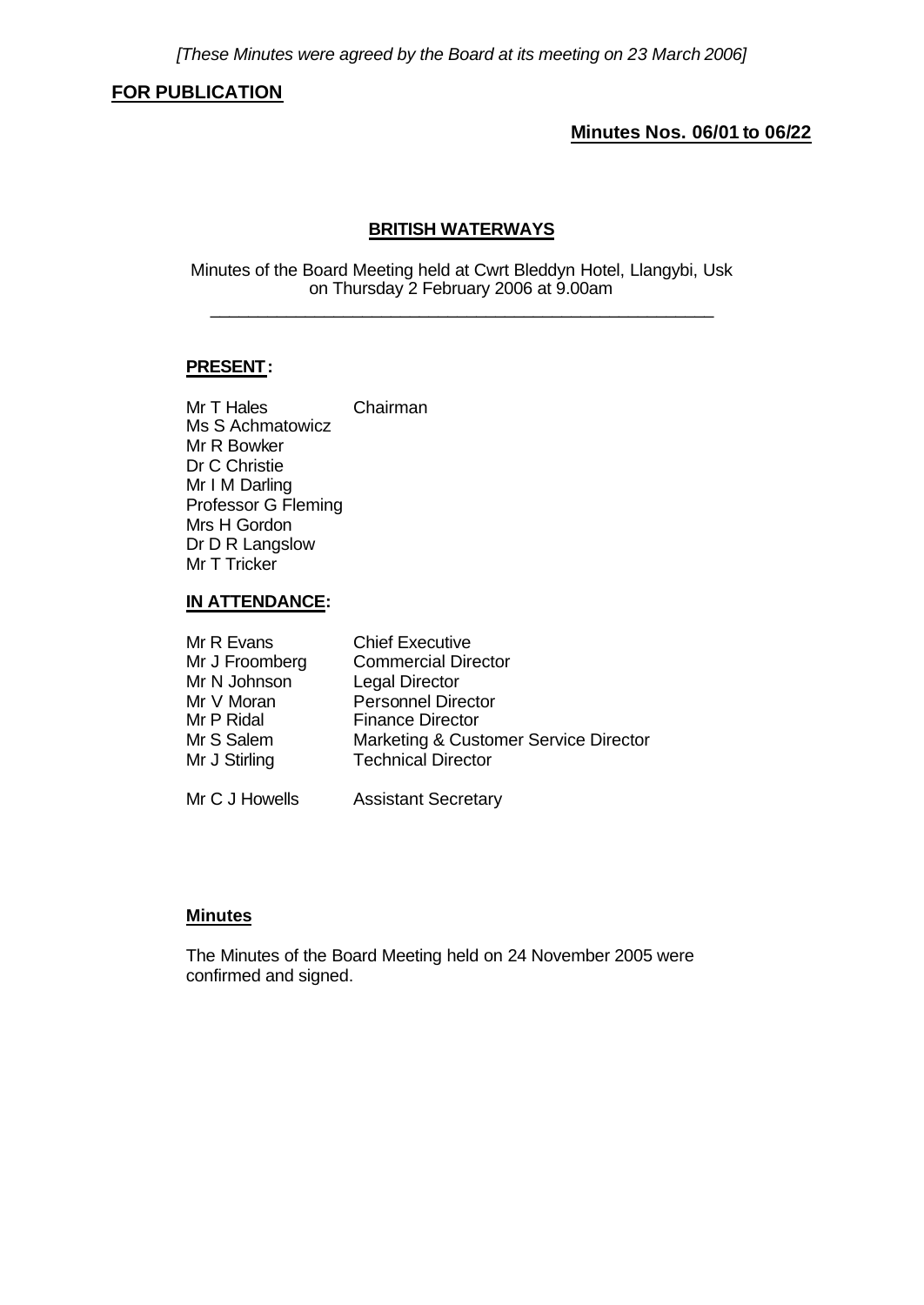## **MATTERS ARISING**

### **Fair Trading – British Marine Federation (Minute 05/124)**

06/01 The Chief Executive referred to the agreement reached with BMF in early January to go to mediation facilitated by the Centre for Effective Dispute Resolution. He advised that the mediation would take place on 20 and 21 February. He would be accompanied by the Legal Director and Director of Marketing & Customer Service.

#### **BW Leisure Attractions – Falkirk Wheel (Minute 05/130)**

06/02 The Commercial Director undertook to confirm when the updated masterplan for the Wheel site would be available. Dr Christie asked that this be completed as a matter of urgency.

### **CHIEF EXECUTIVE'S REPORT**

06/03 The Board noted BWB 3212.

### **Non-Executive Board Appointments**

06/04 The Chairman referred to the appointment of Whitehead Mann to undertake the executive search for three non-executive directors and confirmed that he expected to be on the appointment panel.

> On Board Members' remuneration, Mr Hales advised that DEFRA had confirmed revised rates using the Environment Agency as a comparator. This was a disappointing outcome, particularly as it did not reflect the commercial element of BW's responsibilities.

#### **Stakeholder Relations**

06/05 The Chief Executive advised that a cut in DEFRA grant of 5% in 2006/07 now seemed most likely and planning for this had begun. The cut, which was even larger in real terms, would have significant consequences for BW.

#### **NERC Bill**

06/06 The Legal Director confirmed that following the unsuccessful effort to achieve provision to widen BW powers through a government amendment to the Natural Environment & Rural Communities Bill, he was reverting to the original plan of seeking a Regulatory Reform Order to achieve this in England and Wales. The route in Scotland, which would have to be via primary legislation, was the more difficult. The Chief Executive confirmed that water sales in Scotland were not a critical income source.

## **ISIS Business Plan Summary 2006 – 2010**

06/07 The Chief Executive introduced the ISIS Business Plan following the request at the last meeting for more information on the Joint Venture's activities and the risks associated with it.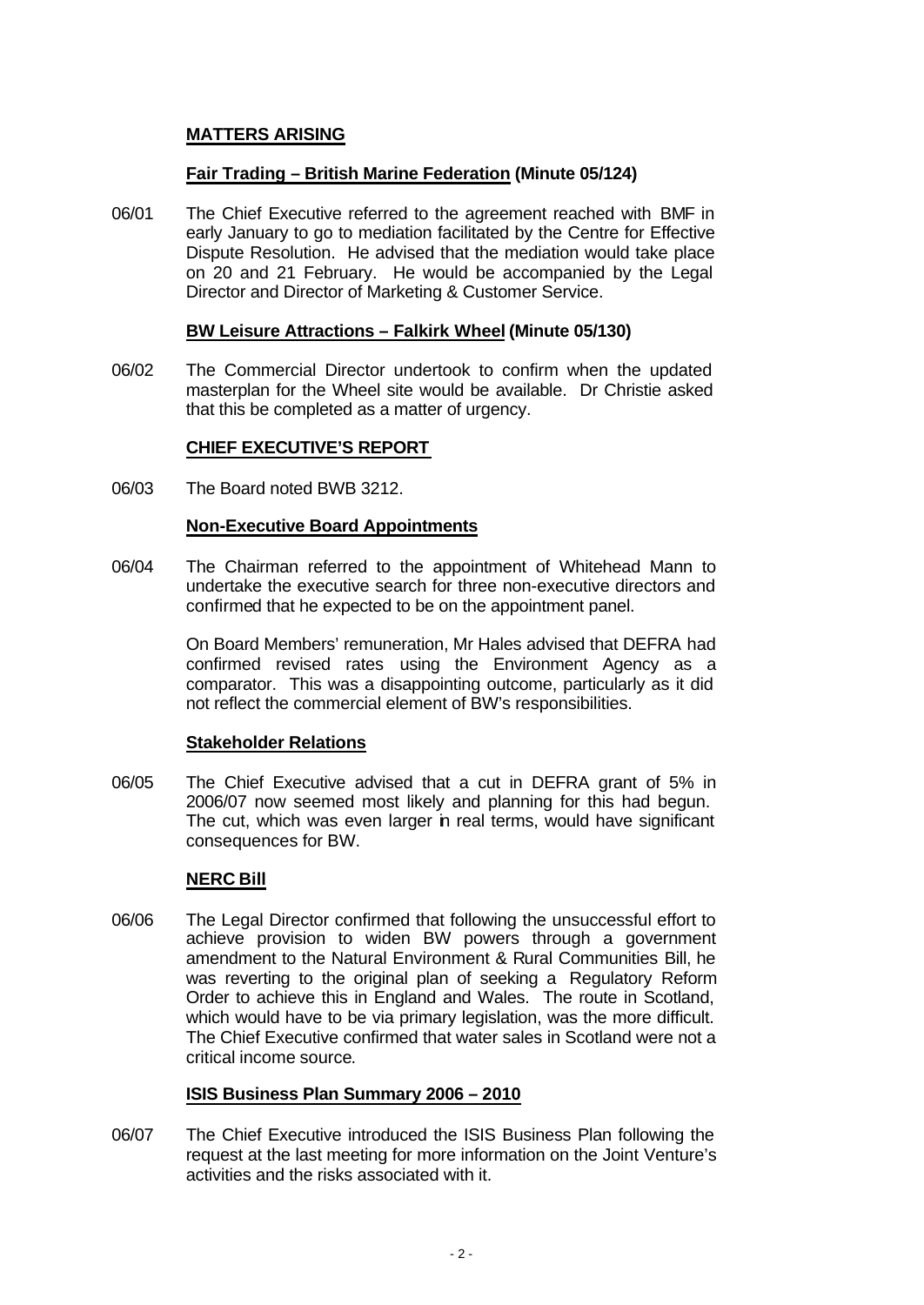Mr Evans highlighted how ISIS was growing rapidly to become a major component of BW's overall business. Its ambition was to become the UK's leading waterside property developer specialising in the regeneration of brownfield sites in urban areas. Whilst on a significant scale to BW, this was not the case in relation to the overall housing market, however.

The Commercial Director explained the background to the change in ISIS's modus operandi since the beginning of 2004 from land trader to direct development of schemes primarily in the residential sector. It was acknowledged this entailed greater risk, but there were also increased potential gains and it gave ISIS greater control in the development of sustainable communities.

The Board then reviewed the adequacy of the visibility it had had of the change that had occurred in the ISIS business and whether there were lessons for how it should proceed for the future.

At the conclusion of this, it agreed that a comprehensive report should be prepared on all aspects of the Corporate Governance arrangements in respect of ISIS going forward (and Wood Wharf, which was also very significant to the business). This would also include:

- the formal role of the Board in a Limited Partnership;
- ensuring that the Board had the property expertise to carry out its function;
- the governance process within the partnership;
- the role for internal audit. At the Audit Committee Meeting, it had been agreed that the Internal Audit Manager would review a JV each year commencing with ISIS.

On the basis of this report and its recommendations, the Board could ensure it had an appreciation of the risks, milestones and major changes going forward and that these were being managed.

The Board also received confirmation that DEFRA was aware of the evolution in ISIS as set out in its business plans. Its relevance to contract with Government was briefly discussed. The Chief Executive advised there was a meeting with the Shareholder Executive the following week.

It was agreed that the inclusion in the financial review of integrated business plans across the ventures would be helpful.

The ISIS Sustainability Charter was commended to the Board. Professor Fleming undertook to take up the lack of reference to BW in the Scottish Executive Sustainability Policy with the Chief Executive.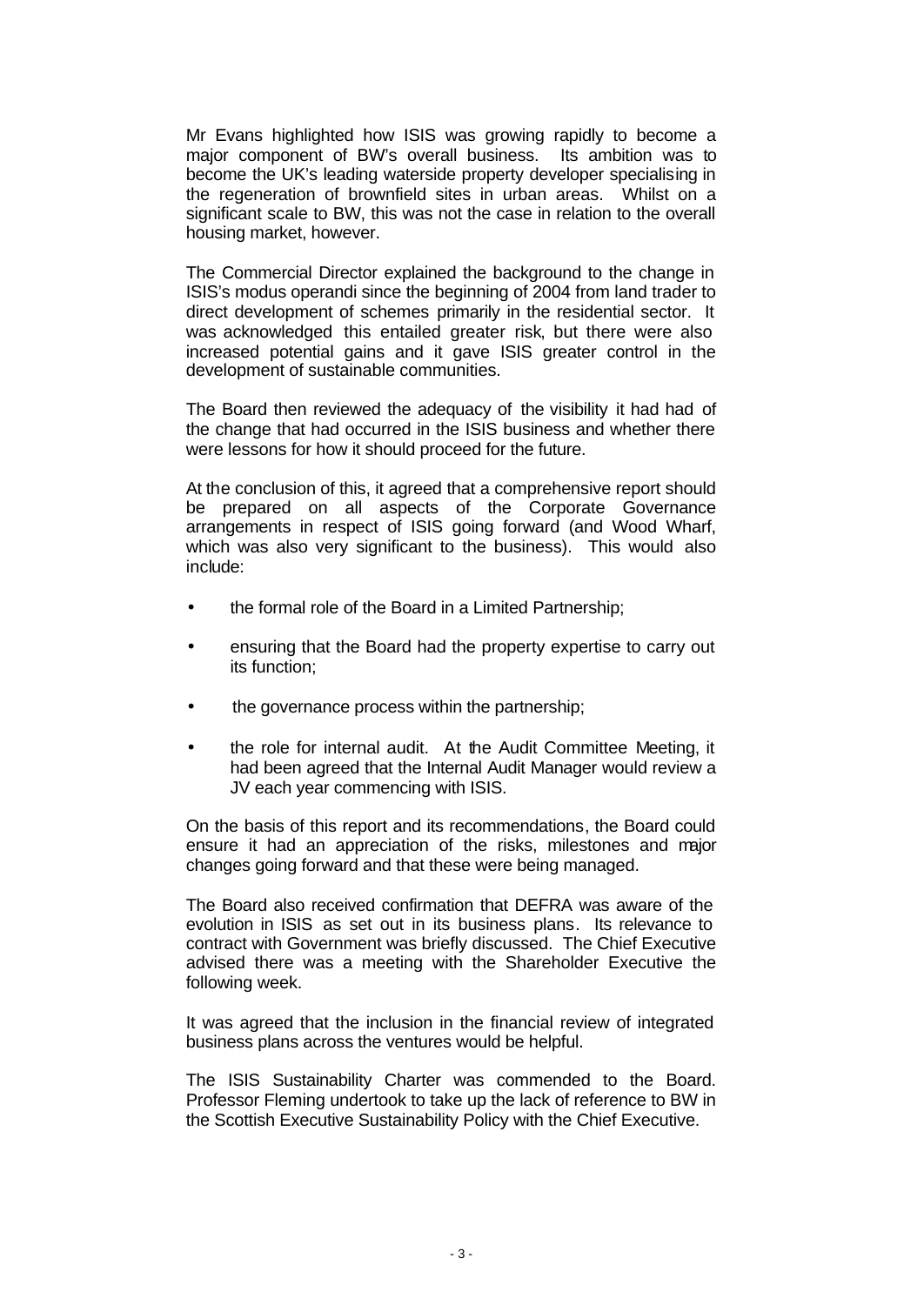### **Joint Venture Directorships**

06/08 The Board approved changes to BW Joint Venture directorships as set out in the Chief Executive's memorandum. Additionally, it was agreed that the Finance Director would join the Chief Executive and Mrs Gordon on the ISIS Investor Committee.

### **Chief Executive's Briefing**

- 06/09 Board Members commented on topics in the Chief Executive's briefing.
	- Mr Tricker suggested that the Chief Executive's report should in future include regular updates on customer service delivery. This was agreed;
	- In response to Dr Christie, the Technical Director gave further information on the grounds for BW to refute damage claims by Network Rail following the Carmuirs Tunnel collapse in 2002;
	- Mr Salem reported on a productive agenda meeting of the British Waterways Advisory Forum and invited Board Members to attend the next meeting on 17 May.

### **Wood Wharf**

06/10 The Commercial Director referred to Board Minute 05/140 and the Board's approval at its last meeting of the acquisition of the share capital of the Wood Wharf Property Company (the Teltscher site). Also to the update in the Chief Executive's Briefing. He advised that he now had new information to report.

*[Text omitted as commercially confidential]*

The Commercial Director outlined the terms of the proposed agreement. He advised that these had been endorsed by the Board's Property Sub-Group as commercially acceptable and that the level of BW's overall protection also remained acceptable.

The Board agreed the recommendation. Professor Fleming asked to have noted his refusal to take the decision on the basis of verbal update. It was agreed the Commercial Director would circulate a full briefing note to the Board immediately following the meeting.

## **FINANCE DIRECTOR'S REPORT**

06/11 The Board noted BWB 3213.

The Board welcomed the change of the financial summary format which showed more clearly the hierarchy of reporting entities within the business, consistent with the organisation management structure. The Finance Director invited detailed comments outside the meeting.

The Board agreed that the ultimate goal was to have management accounts based on KPIs that flowed from the corporate strategy, e.g.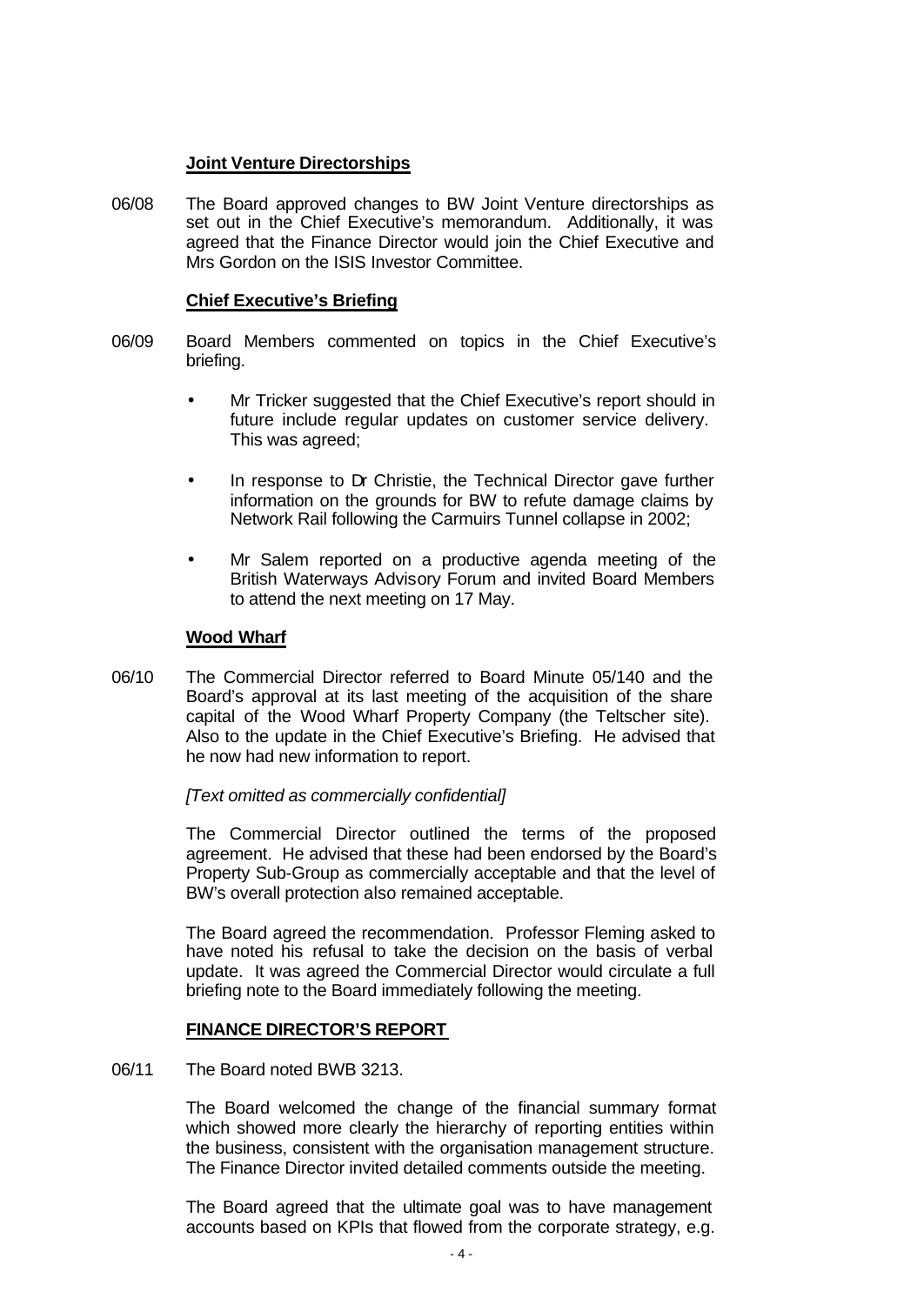customer service, accident numbers. The new format was an important step in that direction.

The Finance Director confirmed that he was working up a Treasury Policy in respect of BW's cash and its investments. The Board agreed that this should be submitted to the Audit Committee so that it could report on the appetite for risk.

The Commercial Director undertook to examine the option for BWML's boat sales business to be outsourced.

#### **HEALTH & SAFETY IN BW – ANNUAL REPORT**

06/12 The Board considered BWB 3211, the Annual Report on Health and Safety in BW in 2005.

> Introducing the report, the Technical Director referred to the further progress in performance demonstrated by a 24% year-on-year reduction in reportable accidents. Nevertheless, there were signs that progress was plateauing and uncertainty whether the target 30% reduction in reportable accidents in 2006 was achievable. The Chief Executive noted, however, that whilst companies in difficult industries were outperforming BW as a whole, some Business Units, such as Wales & Border Counties, were up to these high standards. This was evidence that further progress was achievable.

> The Board confirmed it was encouraged by the focussed approach of the Executive, as demonstrated by the evidence of its visit to Wales & Border Counties and offered its full support by example.

> The addition of occupational health to the report was welcomed and it was suggested this might be extended to cover lifestyle and personal health and fitness.

#### **RESTORATION UPDATE (BWB 3210)**

06/13 The Board congratulated the bid team on the successful funding applications to the Heritage Lottery Fund and South West Regional Development Authority (SWRDA) towards the cost of restoring the Cotswold Canal. The Chief Executive advised that after careful review, it had been decided that the SWRDA requirement to pay their funds as capital (i.e. land) and not revenue could be accommodated.

> It was noted that HLF's grant conditions included Stroud District Council being a co-signatory. The Chairman undertook to consider an approach to the Council.

> The Board noted that following the change to a more targeted approach to restorations, BW had achieved funding for six of the priority projects identified in Waterways 2025. A press release was to be issued shortly to this effect.

> The Board welcomed the succinct overview of restoration progress and looked forward to receiving further updates.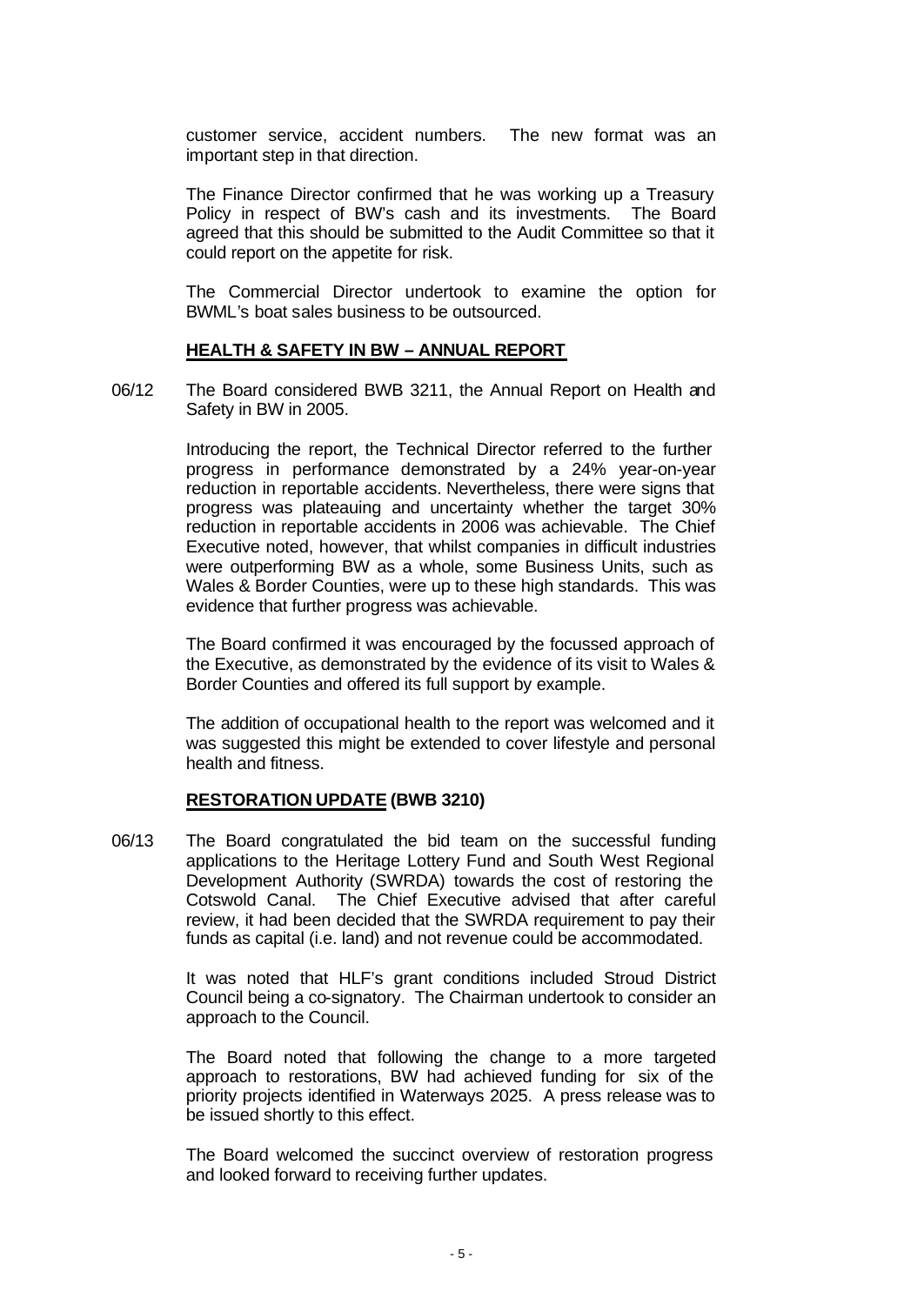## **COMMERCIAL UPDATE & COMMERCIAL PROJECTS [BWB 3209]**

- 06/14 The Board noted the following updates:
	- Progress on the 2005/06 investment and disposal strategy;
	- Willow Grange disposal and Head Office relocation;
	- Timber Basin joint venture. The revised strategy on Timber Basin was endorsed.

#### **Edinburgh Quay**

06/15 The Board noted progress regarding the dividend for Edinburgh Quay Phase 1, construction of Phase 2 and a potential JV with a developer on the adjoining Arnold Clark residential site.

> The proposed revised funding of Phase 2 was approved subject to confirmation that it was the most tax efficient.

*[Text omitted as commercially confidential]*

## **Weston Point**

06/17 The Board considered a supplementary paper to BWB 3209. This recommended concluding a deal with Westlink for the freehold of the Weston Point site.

> [Professor Fleming declared an interest. He reported that Peel Holdings was a client of his company, Envirocentre, mainly in connection with the River Clyde, but had no commercial interest in any site where BW was working with Peel. BW and Peel Holdings were also clients of his company at Bowling Basin].

> In reviewing the proposal, the Board considered the history of the negotiations leading up to the recommendation. It was agreed there were points to take away for the future. This included clearly establishing that responsibility for the conduct of the negotiations rested with the Executive and that the Board was kept fully informed at all stages.

> The Board agreed that the outcome demonstrated the benefit of competitive bids. It agreed that in the event of any chipping of the difference involved between the two bids before the deal was concluded, it should be informed.

> The wider issues of maintaining BW's relationship with the unsuccessful bidder, Peel Holdings, would be reviewed further outside the meeting.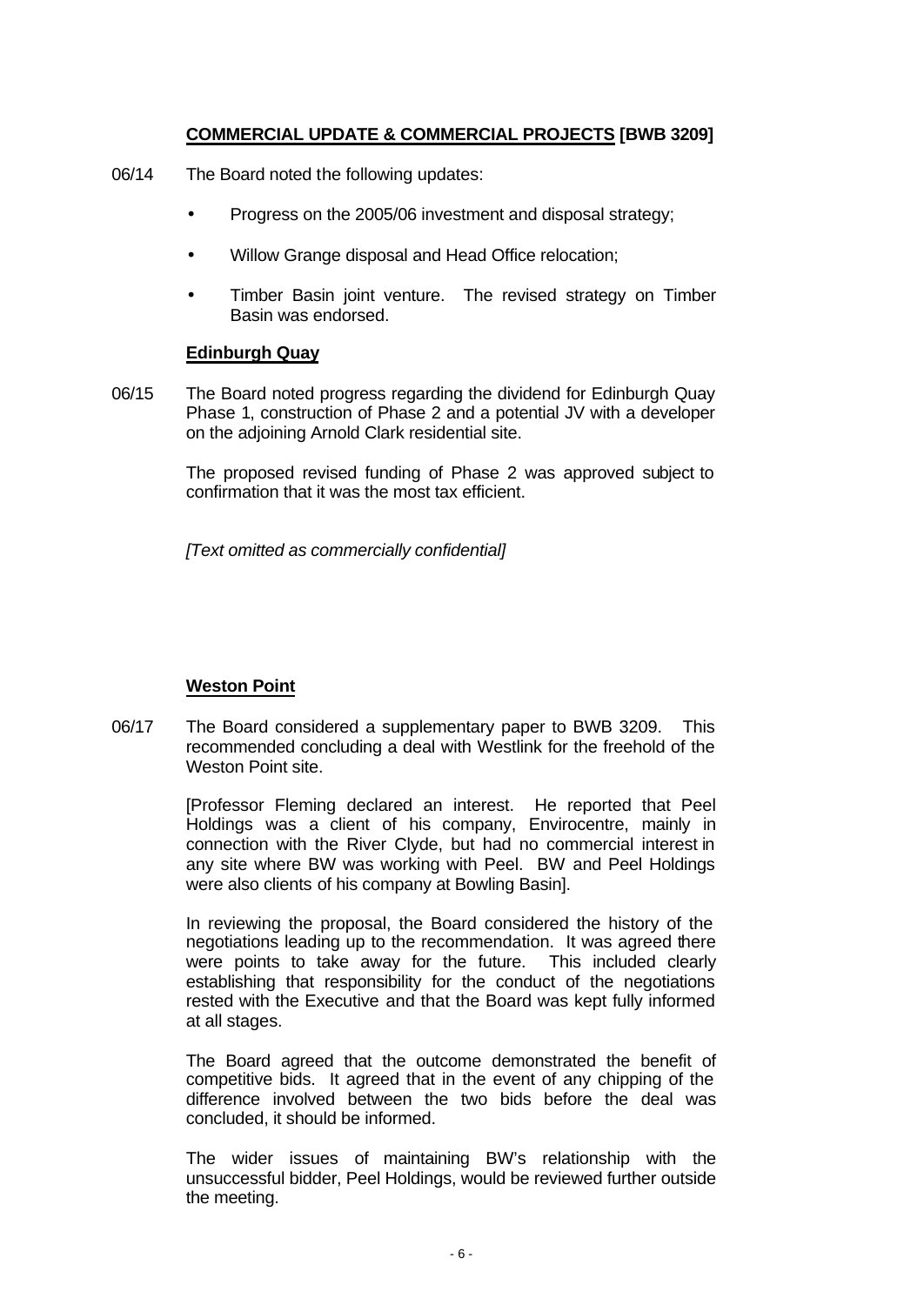The Board agreed the recommendation to conclude a deal with Westlink on an unconditional freehold basis for an upfront cash receipt of [text omitted as commercially confidential].

### **Heywood Wharf**

- 06/18 The Board noted the following project which had been agreed by the Executive:
	- Heywood Wharf, Mucklow Hill, Halesowen acquisition of head lease industrial investment opportunity, where BW already owns the freehold, at a cost of £985k.

### **AUDIT COMMITTEE**

- 06/19 Dr Langslow, Chairman of Audit Committee, gave an oral report on the principal matters discussed at the meeting of the Committee on 1<sup>st</sup> February 2006:
	- under the Financial Issues report, there was a full debate on BW's corporation tax policy, including in respect of JVs. A three year tax plan would be prepared to accompany the business plan;
	- the Committee received a report on climate change and expressed satisfaction that the risks were being managed actively;
	- new red risks were steady state, fair trading and cut in DEFRA grant. There was also a risk of lack of skills in BW to which the Personnel Director would be asked to respond, including an update of the People Strategy;
	- the Corporate Governance section of the Annual Report would now show time commitment by Board Members to BW;
	- Internal Audit was congratulated on the high standard of its work as confirmed by the 5-yearly independent review;
	- on the Wigrams Marina Internal Audit report, it had been agreed that the Chief Executive would write to Mr Parker apologising for BW's poor customer service to him;
	- the Committee had reviewed the resignation of the General Manager prior to the completion of disciplinary action. Some concern was expressed that the disciplinary hearing would not now take place. It had been agreed the Executive would issue a clear note to staff to explain the position.

## **FEEDBACK FROM BOARD VISIT**

06/20 The Board reviewed the visit to sites on the Monmouthshire & Brecon Canal and round-table discussion with staff that had followed. It was agreed to thank Wales & Border Counties for these productive events.